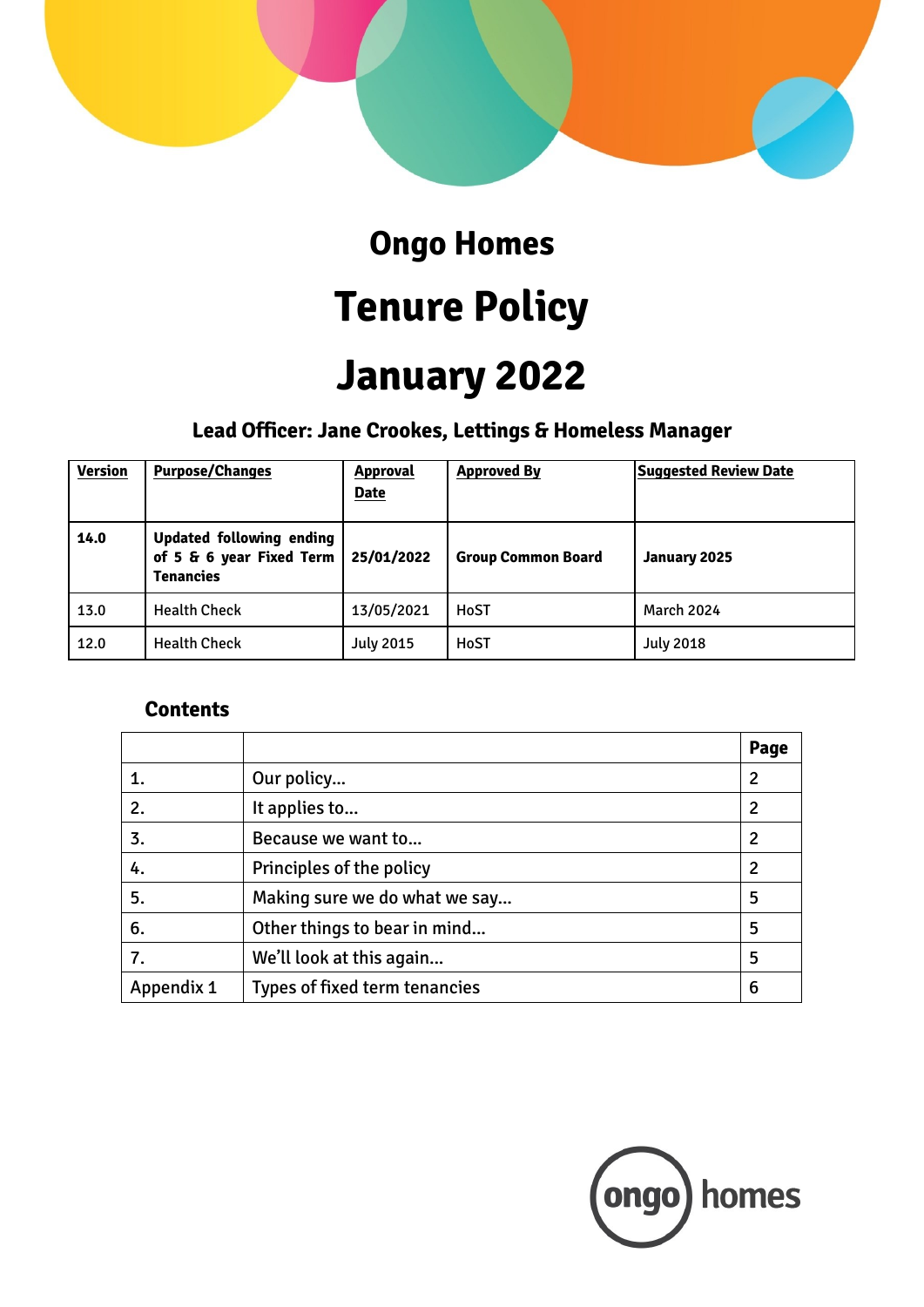#### **1. Our policy...**

- 1.1 Under the Localism Act 2011, all registered providers of social housing (RPs) have a duty to produce a Tenure Policy which meets the requirements of the Regulator of Social Housing's Tenancy Standard.
- 1.2 The Tenancy Standard requires RPs to offer tenancies or terms of occupation (also referred to as tenure) which are compatible with the:
	- **purpose of the accommodation**;
	- **needs of the individual household**;
	- **sustainability of the community**; and
	- **efficient use of its housing stock**.
- 1.3 Ongo Homes (OH) aims to issue tenancies in accordance with the Tenancy Standard and, also, in conjunction with the housing strategies of the various local authority areas in which we operate.

#### **2. This policy applies to...**

- 2.1 Most of our tenants and residential tenancies issued by us, which includes newly acquired stock with existing tenants and tenancy agreements in place.
- 2.2 This policy does not apply:
	- $\triangleright$  to our leaseholders or leases in place, including Shared Ownership properties (please refer to our Leasehold Management Policy and Shared Ownership Policy);
	- $\triangleright$  where pre-existing contractual arrangements (for example a condition of a grant received by us to fund building a property) takes precedence over any commitments given by us in this policy; or
	- $\triangleright$  where variations to this policy are required to comply with the housing strategies of the various local authority areas in which we operate

#### **3. Because we want to...**

- $\triangleright$  Confirm our principles and approach to the types of tenancy we offer
- $\triangleright$  Ensure that our communities have a clear understanding of how we respond to local housing needs and priorities
- $\triangleright$  Provide clarity on the circumstances in which we will grant each type of tenancy
- $\triangleright$  Make sure that our people and tenants understand the types of tenancies offered (the types of tenancies we offer are described in Appendix 1);
- $\triangleright$  Ensure that tenancies granted are consistent, transparent and fair;
- $\triangleright$  Comply with all Regulations and Legislation (including the Tenancy Standard)
- $\triangleright$  Meet the changing needs of our tenants;
- $\triangleright$  Make best use of our housing stock; and
- $\triangleright$  Create and sustain truly vibrant communities

#### **4. Principles of the policy...**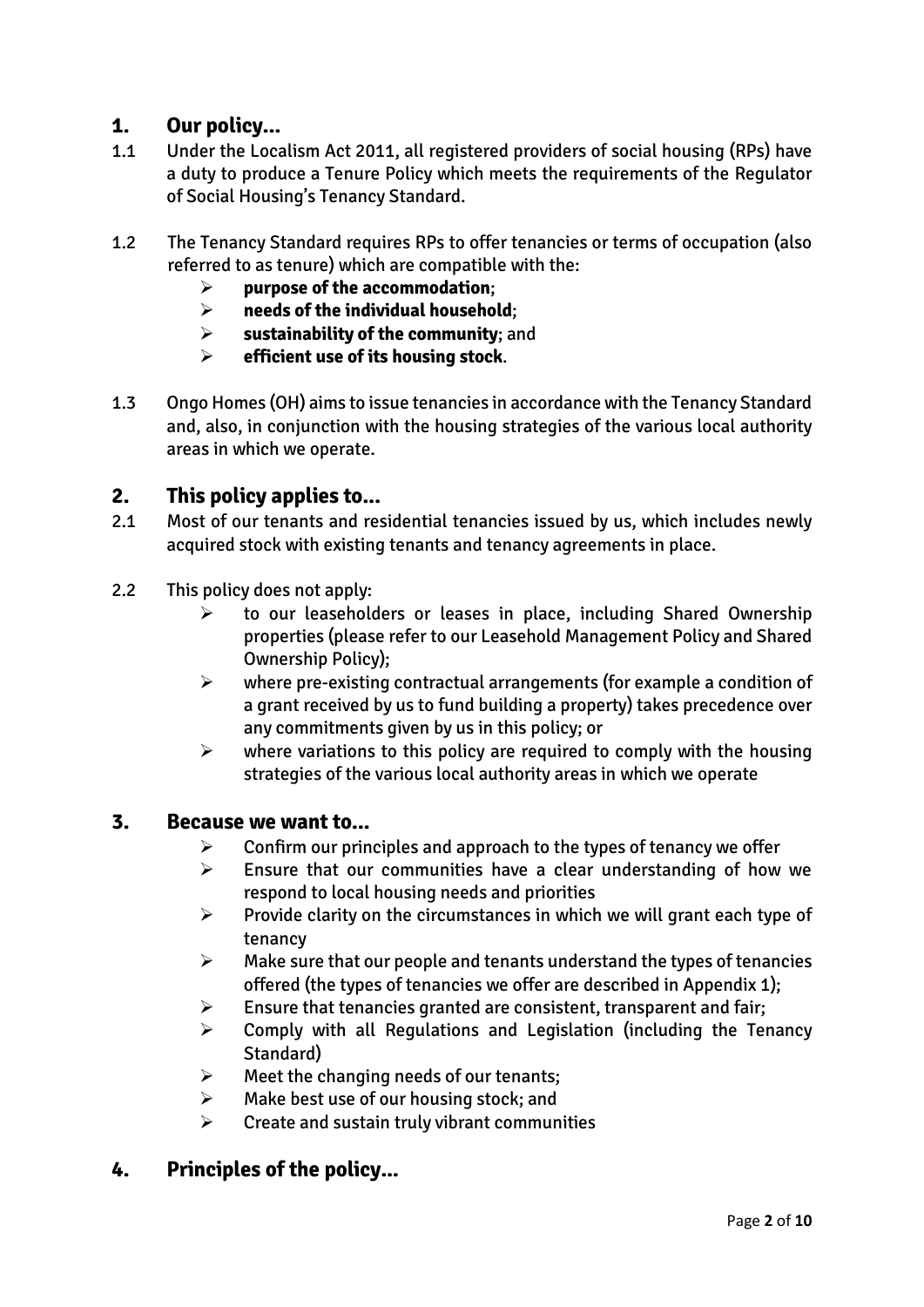#### 4.1 **Allocating properties**

4.1.1 All OH properties shall be let in accordance with our Lettings Policy.

#### 4.2 **Granting tenure**

- 4.2.1 We offer the following forms of tenancies:
	- $\triangleright$  Assured Shorthold Tenancies
		- o Starter Tenancies
		- o Assured Shorthold Fixed Term Tenancies
	- $\triangleright$  Assured Tenancies
	- $\triangleright$  Family Intervention Tenancies
	- $\triangleright$  Demoted Tenancies
	- $\triangleright$  Licences

A description of the different types of tenancies is provided in Appendix 1.

- 4.2.2 We will consider the factors listed in sections 1.2 and 2.2, and circumstances outlined in Appendix 1 when determining the type of tenancy to be offered.
- 4.2.3 Your tenancy agreement will clearly state the type of tenancy being granted.
- 4.2.4 If you believe we have not followed this policy when issuing a tenancy, you have the right to request a review (please see section 4.11.1).
- 4.2.5 The process which we may engage to terminate your tenancy, and subsequently regain possession of the property, is outlined at section 4.9 and within Appendix 1.

#### 4.3 **Changing the type of tenancy you hold…**

4.3.1 We recognise the importance of tenure security in both developing and maintaining stable and viable communities, and that your circumstances may change. Therefore, in some circumstances, we may amend or change your tenancy. Section 4.4 contains a non-exhaustive list.

#### 4.4 **Issuing tenancies**

#### 4.4.1 **Starter Tenancies (Assured Shorthold Tenancies)**

- $\triangleright$  Prior to the end of the initial 12-month term, we will carry out a review of your tenancy. If the tenancy has:
	- o been conducted satisfactorily, we will convert your Starter Tenancy to an Assured Tenancy
	- $\circ$  not been conducted satisfactorily (i.e. there have been breaches of the tenancy):
		- your Starter Tenancy may be extended for six months; or
		- **F** if we choose not to offer you an extension, we will provide you advice in relation to your future housing options

#### 4.4.2 **Assured Shorthold Fixed Term Tenancies (Non Rent to Buy)**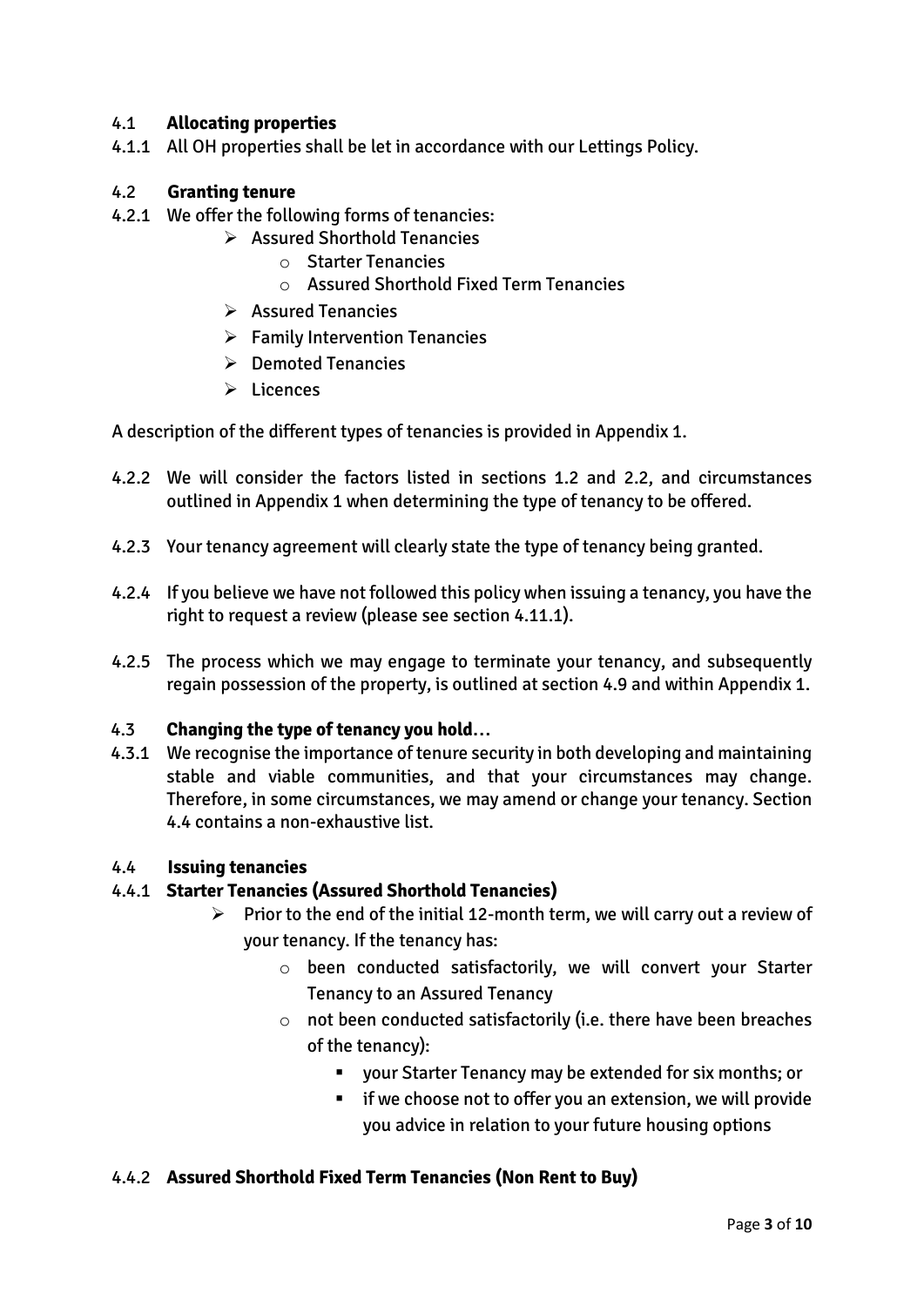- $\triangleright$  Prior to the end of an Assured Shorthold Fixed Term Tenancy, we will carry out a review to determine what action will be taken at the end of the fixed term
- $\triangleright$  Where you have honoured the tenancy obligations by, for example, paying the rent, looking after the property, and respecting your neighbours we may offer:
	- o a further Assured Shorthold Fixed Term Tenancy; or
	- o an Assured Tenancy
- $\triangleright$  If you have not complied with your tenancy obligations, we will provide advice in relation to your future housing options, this may include you being offered a Family Intervention Tenancy

#### 4.4.3 **Rent to Buy Assured Shorthold Fixed Term Tenancies**

 $\triangleright$  Please refer to our Rent to Buy Policy and Procedure for details of how we might change a Rent to Buy Assured Shorthold Fixed Term Tenancy

#### 4.4.4 **Assured Tenancy**

- $\triangleright$  Where we have issued you with an Assured Tenancy, we can only change your tenancy in limited circumstances:
	- o if we obtain a court order your tenancy may convert into a Demoted Tenancy; or
	- $\circ$  if we have your consent, we may issue you with a Family Intervention Tenancy

#### 4.4.5 **Family Intervention Tenancy**

- $\triangleright$  Family Intervention Tenancies may be offered to tenants possessing Assured Shorthold Tenancies or Assured Tenancies. Please refer to Appendix 1 for more details
- $\triangleright$  Prior to the end of the Family Intervention Tenancy, we will carry out a review to determine what action will be taken at the end of the fixed term. If you have:
	- $\circ$  complied with the conditions attached to the Family Intervention Tenancy, we may offer you a tenancy with no less security than you had before the Family Intervention Tenancy; or
	- $\circ$  not complied with the conditions attached to the Family Intervention Tenancy, provide you with advice in relation to your future housing options

#### 4.4.6 **Demoted Tenancies**

 $\triangleright$  Your tenancy will only be converted to a Demoted Tenancy where a demotion order has been granted by a court. Please see Appendix 1 for more details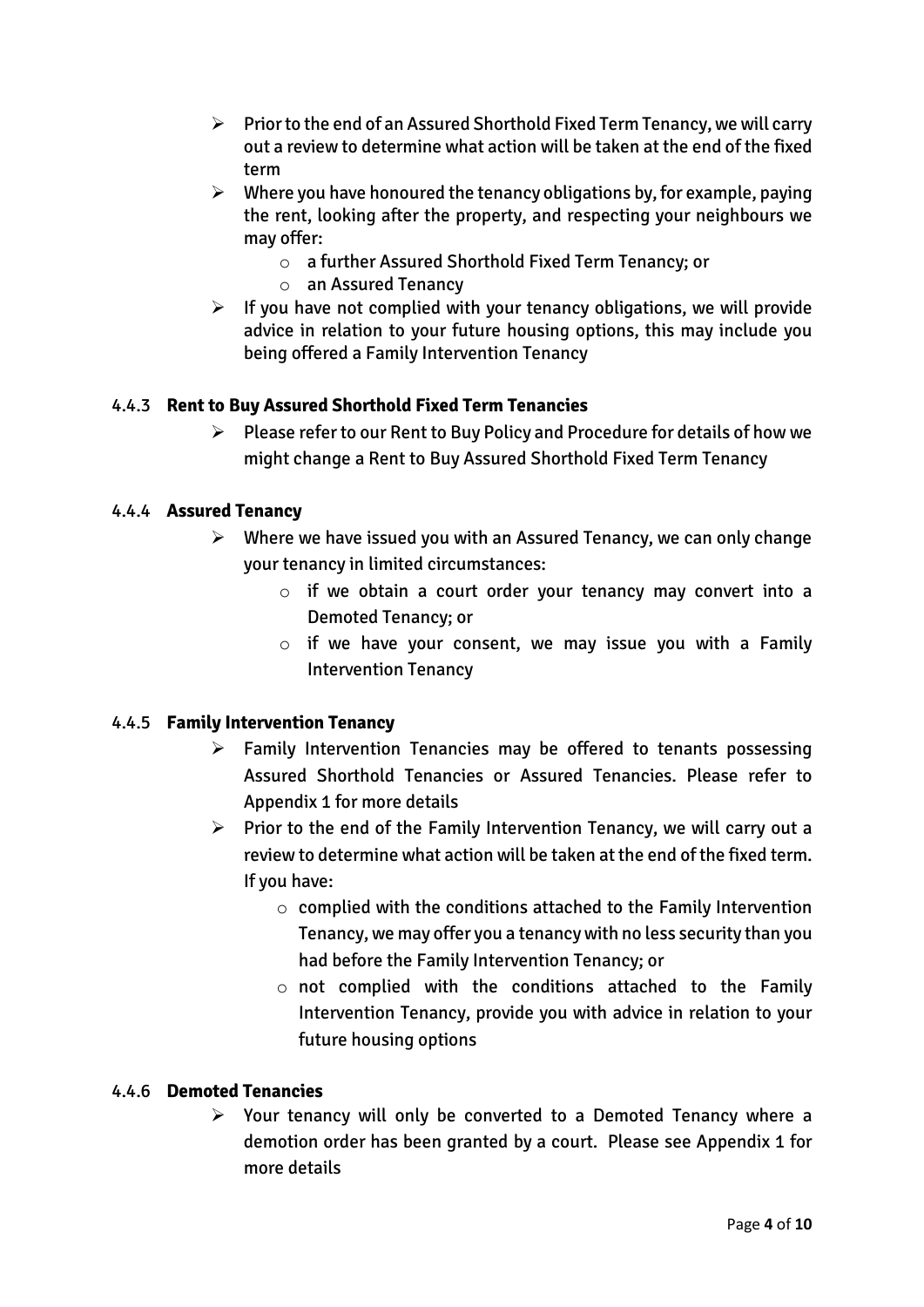- $\triangleright$  Prior to the end of the term of the Demoted Tenancy, we will carry out a review of your tenancy. If you have:
	- $\circ$  obeyed the terms of the order, your tenancy will automatically return to what you had before the demotion; or
	- $\circ$  where there has been a breach of the order, we will provide you with advice in relation to your future housing options.
- $\triangleright$  A Demoted Tenancy may also be quashed by the court. If that happens your tenancy will return to what you had before the demotion order was granted.

#### 4.4.7 **Licence**

- $\triangleright$  We constantly review all licences issued
- $\triangleright$  In certain circumstances a licence might be converted to an Assured Shorthold Tenancy

#### 4.5 **Assisting to downsize**

- 4.5.1 We will offer support via our Under Occupancy Scheme to all tenants considering downsizing to a smaller home, particularly those impacted by an under-occupancy charge resulting from government legislation and changes in housing benefit eligibility.
- 4.5.2 If you are affected by the under-occupancy charge and would like to downsize to a smaller home, unless your current or the new property has specific conditions attached to it (we will discuss these with you if there are), the tenancy for new property will offer you no less security than you previously had.

#### 4.6 **Granting a Right of Succession**

- 4.6.1 Rights of succession are covered in more detail in the Tenancy Management Policy. Additionally, such rights are stated in each individual tenancy agreement.
- 4.6.2 Where the right of succession is granted, the new tenant will in most cases have the same tenancy as the previous tenancy holder.

#### 4.7 **Assigning your Property to Another Person**

- 4.7.1 In some circumstance you may be able to assign your tenancy to another person. The right to assign a tenancy is covered in more detail in the Tenancy Management Policy.
- 4.7.2 Where the right to assign is granted, the new tenant will in most cases have the same tenancy as the previous tenancy holder.

#### 4.8 **Protecting your tenure if you are required to move**

4.8.1 Should you be required to move at our request permanently or temporarily you will not lose the security of your tenancy.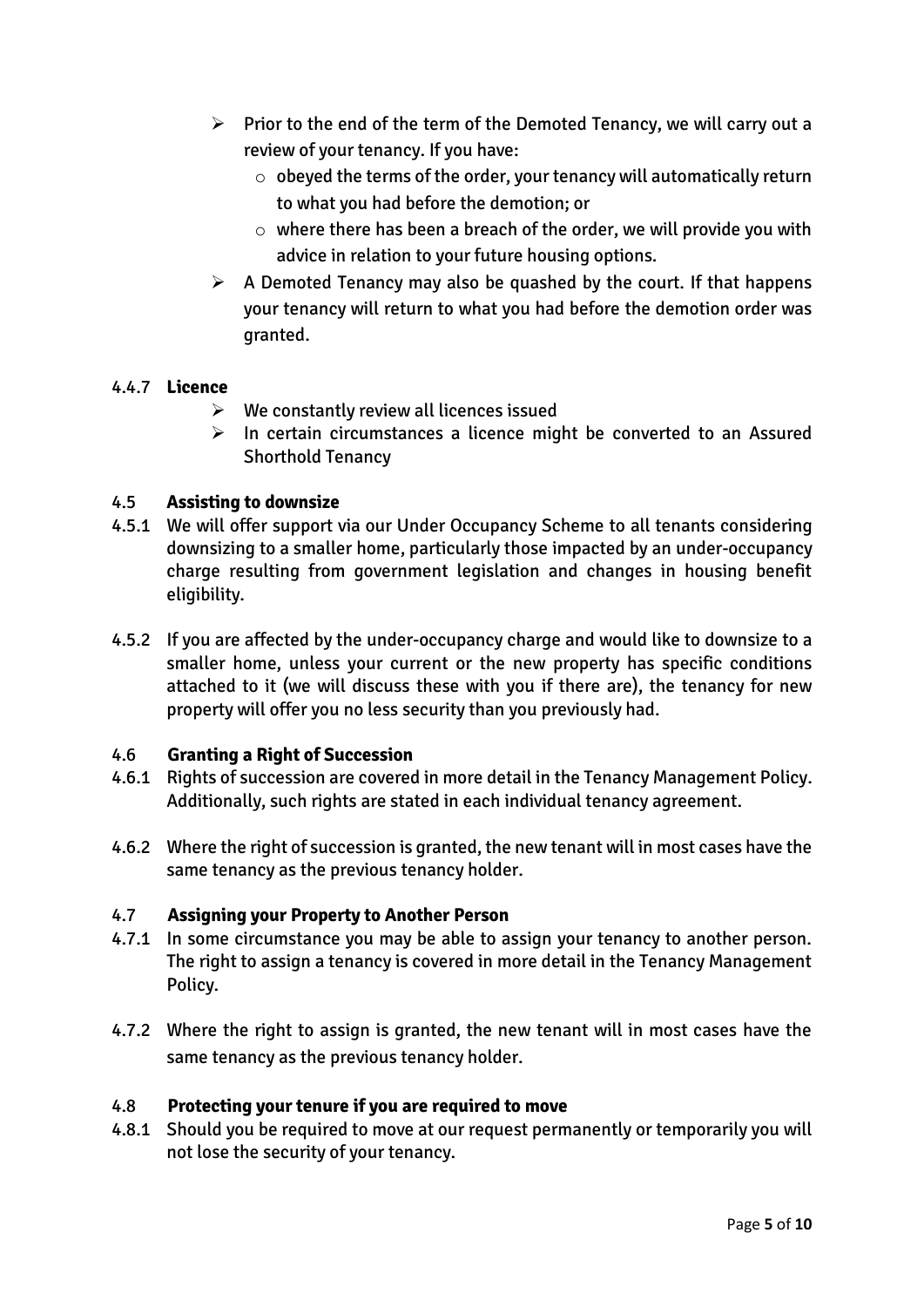#### 4.9 **Terminating your tenure and taking possession of your property**

- 4.9.1 If you breach the terms of your tenancy agreement, we may terminate your agreement and, where appropriate, subsequently seek the permission of the court to take back possession of the property. We have provided an outline of the process which we must follow to take possession of a property in Appendix 1.
- 4.9.2 The Housing Act 1988 (as amended by the Housing Act 1996) outlines certain circumstances (known as grounds) under which we may apply to court for possession of a property let under an Assured Tenancy. These grounds include a number which are referred to as mandatory grounds.
- 4.9.3 Mandatory grounds are ones where, if the landlord can prove a breach of the tenancy agreement, the occupant will definitely be ordered by the court to leave the property and possession of the property will return to the landlord.

#### 4.10 **Accepting your Notice to Terminate your Tenure**

- 4.10.1 If you wish to terminate your tenancy, you must inform us in writing. The notice period will be clearly stated in your tenancy agreement. Written notice is a legal requirement required for a tenant to end their tenancy; this applies to all tenures. Simply abandoning the property will not terminate your tenancy obligations.
- 4.10.2 You can let us know verbally that you wish to end your tenancy, however, to comply with the requirements outlined in 4.10.1 and to be effective from the date you make contact with us, verbal notice must be accompanied by written notice (which can be digital) and which must be received by us within 7 days of verbal notice being given. Rent will be charged for the full notice period.
- 4.10.3 If we do not receive the written confirmation of notice to end your tenancy within 7 days, the notice period will commence from the date we receive the confirmation in writing.
- 4.10.4 We may in exceptional circumstances accept a shorter notice period.
- 4.10.5 At the end of the notice period, you will be required to vacate the property and possession of the property will return to us.
- 4.10.6 If you are considering terminating your tenancy, please contact us for guidance.

#### 4.11 **Tenant's right to request a review**

- 4.11.1 You may have the right to request a review in the following circumstances:
	- $\triangleright$  where the type of tenancy offered is not in accordance with this policy;
	- $\triangleright$  when a decision is made not to grant another tenancy on the expiry of an Assured Shorthold Tenancy;
	- $\triangleright$  when a decision is made to end or extend an Assured Shorthold Tenancy;
	- $\triangleright$  where a Notice to Quit in relation to a Family Intervention Tenancy has been served; or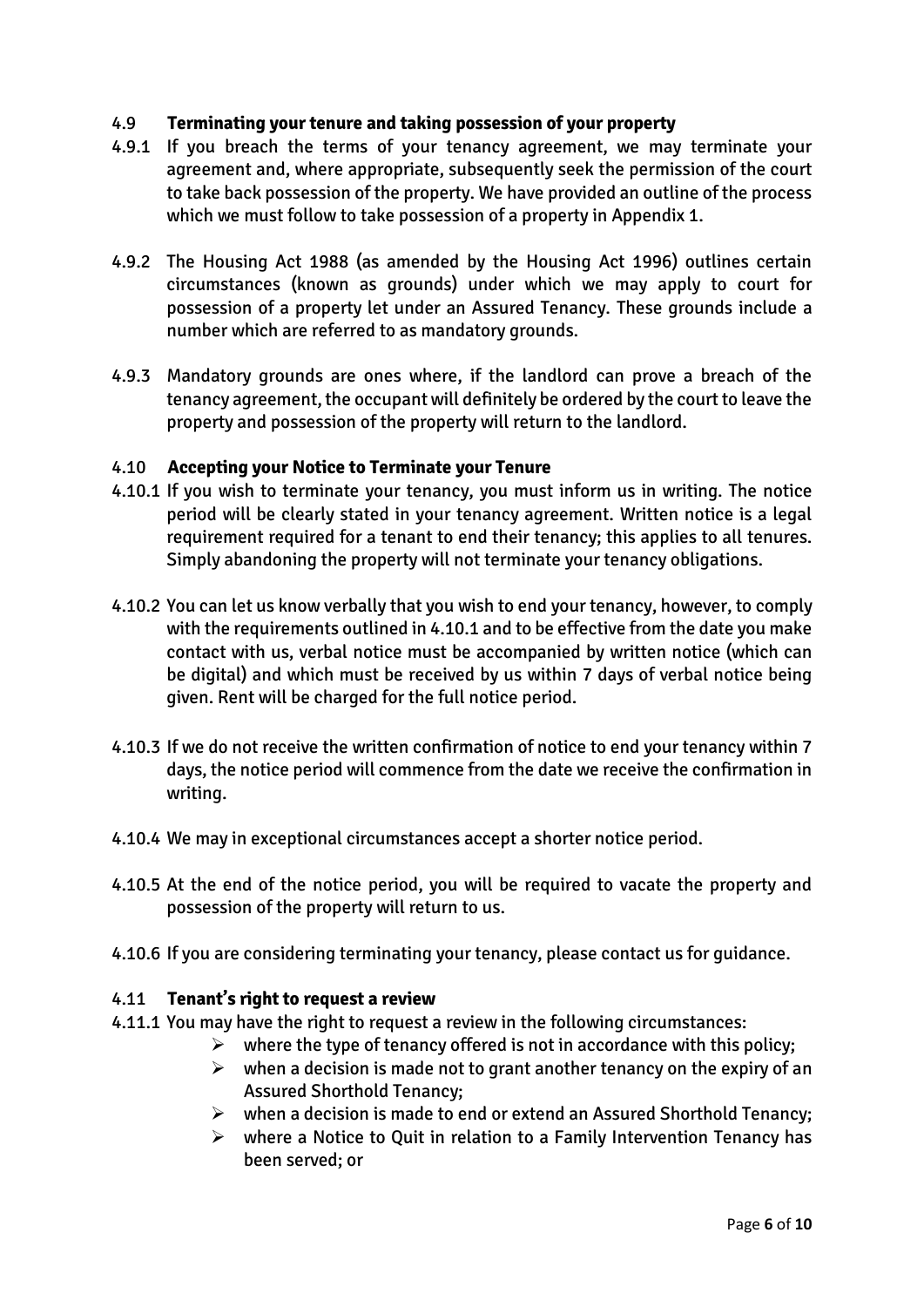$\triangleright$  if we decide to use a mandatory ground for possession of a property let under an Assured Tenancy (please refer to section 4.9.2).

#### 4.12 **Tenant's right to mutual exchange**

- 4.12.1 Tenants possessing Assured Tenancies and some Assured Shorthold Fixed Term tenancies have the right to mutual exchange subject to consent from both landlords.
- 4.12.2 Tenants possessing an Assured Shorthold tenancies (including Rent to Buy Oneyear Assured Shorthold Fixed Term Tenancies) and licensees do not have a legal right to mutual exchange.
- 4.12.3 Please refer to our Mutual Exchange Procedure for further details with regards to how mutual exchange might effect your tenancy.

#### **5. Making sure we do what we say...**

- 5.1 The Head of Landlord Services is responsible for implementing and monitoring this policy.
- 5.2 The Lettings Manager is responsible for ensuring this policy is adhered to on a dayto-day basis.

#### **6. Other things to bear in mind are...**

- 6.1 The following related policies and strategies:
	- $\triangleright$  Rent & Service Charge Setting Policy;
	- $\triangleright$  Rent to Buy Policy;
	- **EXECUTE:** Rent to Buy Procedure:
	- Fixed Term Tenancy Procedure;
	- > Anti-Social Behaviour Policy;
	- > Lettings Policy;
	- > Income Collection Policy;
	- **Fenancy Management Policy;**
	- Mutual Exchange Procedure; and
	- $\triangleright$  Local authority's Housing and Tenancy Strategies in the areas we operate
- 6.2 The following Regulation and Legislation:
	- $\triangleright$  [Regulator](https://www.gov.uk/government/uploads/system/uploads/attachment_data/file/419209/Tenancy_Standard_2015.pdf) for Social Housing Tenancy Standard;
	- $\triangleright$  [Regulator](http://www.homesandcommunities.co.uk/affordable-homes) for Social Housing Rent Standard;
	- Localism Act 2011;
	- $\blacktriangleright$  Housing Acts 1980, 1985, 1988, 1996, 2004;
	- Anti-Social Behaviour Crime and Policing Act 2014; and
	- Housing and Regeneration Act 2008

#### **7. We'll look at this again...**

7.1 In three years' time, unless anything changes.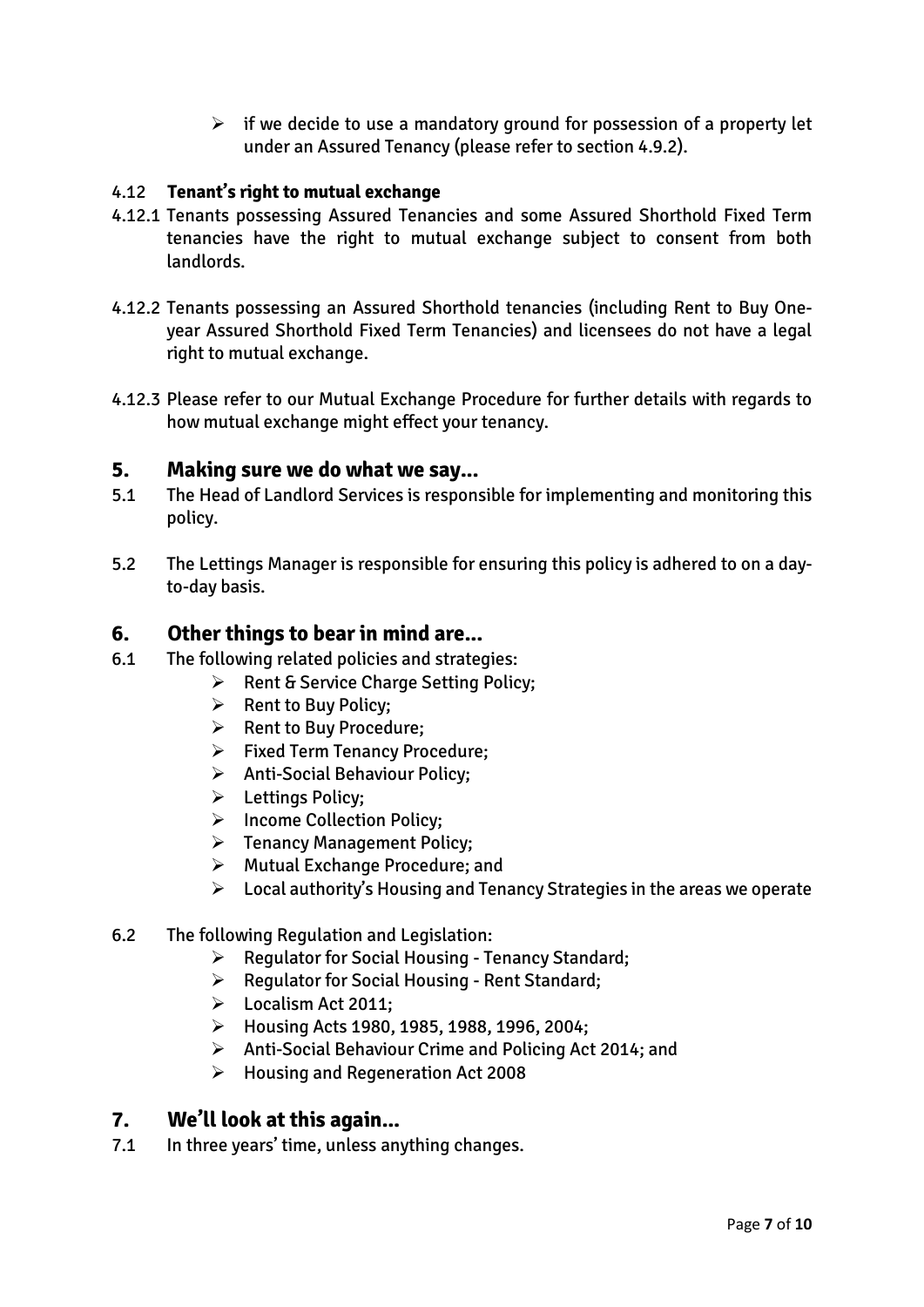| <b>TENURE:</b>                                                                                                   | <b>DESCRIPTION</b>                                                                                                                                                                                                                                                                                                                                                          | WHEN WE MAY USE (THIS LIST IS NOT                                                                                                                                                                                                                                                                                                                                                                         | <b>HOW WE MAY SEEK POSSESSION OF THE</b>                                                                                                                                                                                                                                                                |
|------------------------------------------------------------------------------------------------------------------|-----------------------------------------------------------------------------------------------------------------------------------------------------------------------------------------------------------------------------------------------------------------------------------------------------------------------------------------------------------------------------|-----------------------------------------------------------------------------------------------------------------------------------------------------------------------------------------------------------------------------------------------------------------------------------------------------------------------------------------------------------------------------------------------------------|---------------------------------------------------------------------------------------------------------------------------------------------------------------------------------------------------------------------------------------------------------------------------------------------------------|
|                                                                                                                  |                                                                                                                                                                                                                                                                                                                                                                             | <b>EXHAUSTIVE)</b>                                                                                                                                                                                                                                                                                                                                                                                        | <b>PROPERTY</b>                                                                                                                                                                                                                                                                                         |
| <b>Assured Shorthold</b>                                                                                         | <b>Assured Shorthold Tenancies are:</b>                                                                                                                                                                                                                                                                                                                                     | <b>Starter Tenancies may be issued:</b>                                                                                                                                                                                                                                                                                                                                                                   | <b>Starter Tenancy / One-year Assured</b>                                                                                                                                                                                                                                                               |
| <b>Tenancy</b>                                                                                                   | the most common type of<br>➤                                                                                                                                                                                                                                                                                                                                                | to new social housing tenants for a<br>➤                                                                                                                                                                                                                                                                                                                                                                  | <b>Shorthold Fixed Term Tenancies:</b>                                                                                                                                                                                                                                                                  |
| (including Starter<br>Tenancy and One /<br>Two- year Assured<br><b>Shorthold Fixed</b><br><b>Term Tenancies)</b> | agreement used by landlords to<br>let residential properties<br>typically given for a period of six<br>➤<br>months but can be for longer<br><b>Assured Shorthold Tenancies enable a</b><br>landlord to let out a property to a tenant<br>while retaining the right to repossess the<br>property at the end of the term of the<br>tenancy. However, the landlord is required | period of 12 months (if there is a need to<br>transfer within the first 12 months of an<br>Assured Shorthold Tenancy then a new<br>12 month Assured Shorthold Tenancy<br>will be issued)<br>as an extension to a Starter Tenancy<br>➤<br>for some tenancies offered by the<br><b>Homeless Service</b><br>We will only issue assured shorthold tenancies<br>where incoming tenants do not hold security of | By serving a valid<br>Notice of Seeking Possession and<br>$\blacktriangleright$<br>securing a valid outright<br>possession order from a court; or<br>Notice Requiring Possession with<br>two months' notice of intention to<br>terminate.<br>Two-year Assured Shorthold Fixed Term<br><b>Tenancies:</b> |
|                                                                                                                  | to give the tenant at least two months'                                                                                                                                                                                                                                                                                                                                     | tenure from another social landlord, continuous                                                                                                                                                                                                                                                                                                                                                           |                                                                                                                                                                                                                                                                                                         |
|                                                                                                                  | notice of any reoccupation.                                                                                                                                                                                                                                                                                                                                                 | from April 2012.                                                                                                                                                                                                                                                                                                                                                                                          | By serving a valid                                                                                                                                                                                                                                                                                      |
|                                                                                                                  |                                                                                                                                                                                                                                                                                                                                                                             | <b>One-year Assured Shorthold Fixed Term</b><br>Tenancies may be issued:<br>for Rent to Buy schemes; or<br>➤<br>where our assessment is that an Assured<br>➤<br>Tenancy is not currently suitable                                                                                                                                                                                                         | 'Minded to' Notice with six months<br>of the term remaining and Notice<br>Requiring Possession with two<br>months' notice of intention to<br>terminate; or<br>Notice of Seeking Possession and<br>➤<br>securing a valid outright                                                                        |
|                                                                                                                  |                                                                                                                                                                                                                                                                                                                                                                             | Two-year Assured Shorthold Fixed Term                                                                                                                                                                                                                                                                                                                                                                     | possession order from a court.                                                                                                                                                                                                                                                                          |
|                                                                                                                  |                                                                                                                                                                                                                                                                                                                                                                             | <b>Tenancies may be issued:</b>                                                                                                                                                                                                                                                                                                                                                                           |                                                                                                                                                                                                                                                                                                         |
|                                                                                                                  |                                                                                                                                                                                                                                                                                                                                                                             | in exceptional circumstances, where our<br>➤<br>assessment is that an Assured Tenancy is<br>not currently suitable                                                                                                                                                                                                                                                                                        |                                                                                                                                                                                                                                                                                                         |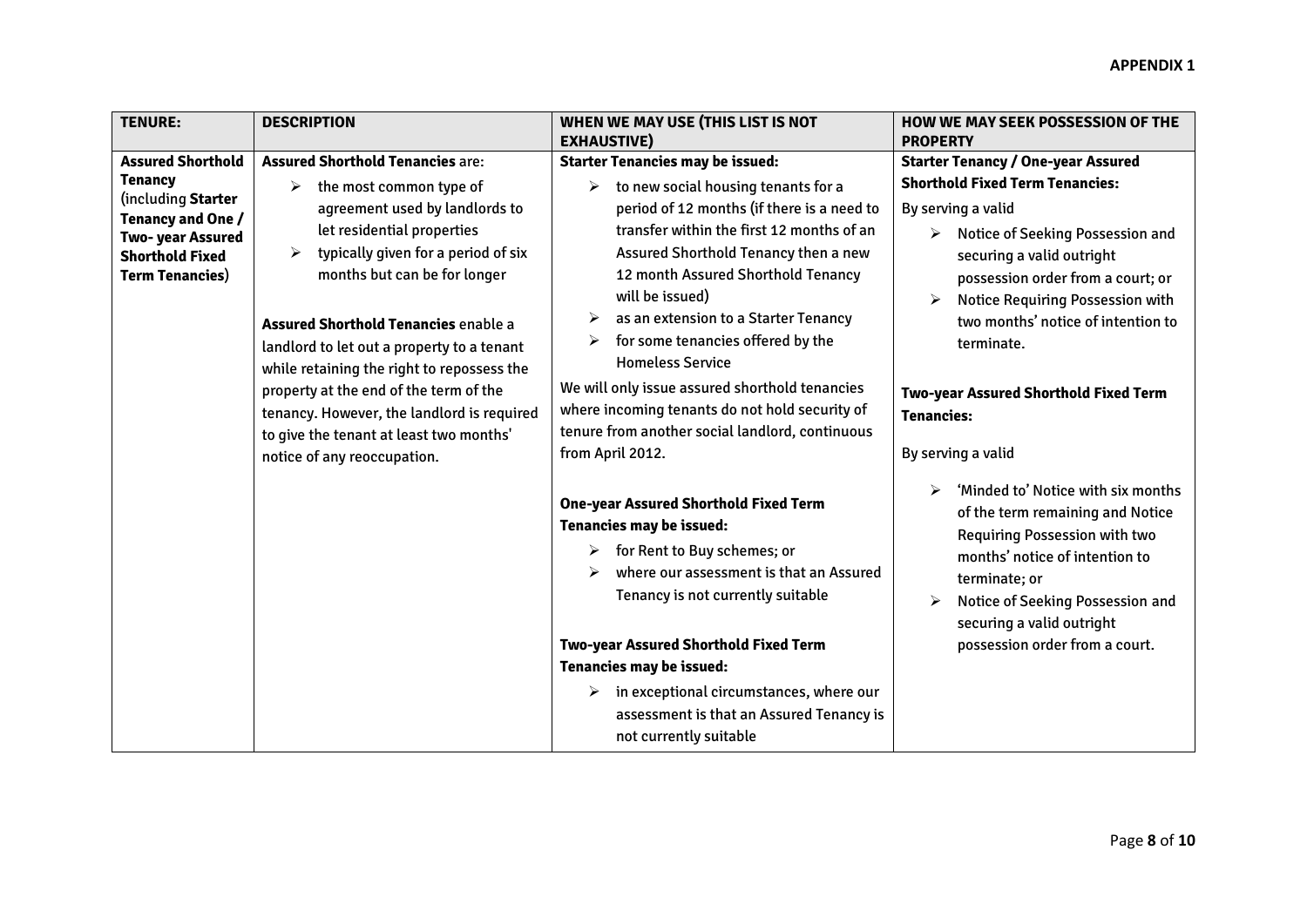#### **APPENDIX 1**

| <b>Assured Tenancy</b>                                 | An Assured Tenancy, in contrast to an<br><b>Assured Shorthold Tenancy, provides</b><br>tenants with far greater security of tenure,<br>as the tenant can stay in a property until<br>they either choose to leave or the landlord<br>gains possession using one of the grounds<br>listed in the Housing Act 1988 (see above                                                                                                                                                                                                                                                 | <b>Assured Tenancies may be issued to:</b><br>tenants who successfully complete a<br>$\blacktriangleright$<br><b>Starter Tenancy</b><br>existing OH tenants and those of other<br>➤<br>RPs who transfer/mutual exchange from<br>an existing Assured Tenancy                                                                                                                                                                                                                                                                                                                                                                                                                                                                                                                                                 | By serving:<br>a valid Notice of Seeking<br>⋗<br>Possession; and<br>securing a valid outright<br>➤<br>possession order from a court.                                                                                                                                 |
|--------------------------------------------------------|----------------------------------------------------------------------------------------------------------------------------------------------------------------------------------------------------------------------------------------------------------------------------------------------------------------------------------------------------------------------------------------------------------------------------------------------------------------------------------------------------------------------------------------------------------------------------|-------------------------------------------------------------------------------------------------------------------------------------------------------------------------------------------------------------------------------------------------------------------------------------------------------------------------------------------------------------------------------------------------------------------------------------------------------------------------------------------------------------------------------------------------------------------------------------------------------------------------------------------------------------------------------------------------------------------------------------------------------------------------------------------------------------|----------------------------------------------------------------------------------------------------------------------------------------------------------------------------------------------------------------------------------------------------------------------|
|                                                        | at section 4.9.1)                                                                                                                                                                                                                                                                                                                                                                                                                                                                                                                                                          |                                                                                                                                                                                                                                                                                                                                                                                                                                                                                                                                                                                                                                                                                                                                                                                                             |                                                                                                                                                                                                                                                                      |
| <b>Family</b><br><b>Intervention</b><br><b>Tenancy</b> | A Family Intervention Tenancy:<br>is a tenancy granted instead of an<br>➤<br>assured tenancy to a tenant who<br>has been (or could have been) the<br>subject of a possession order on<br>grounds of anti-social behaviour<br>does not offer any form of<br>➤<br>protected tenure<br>$\triangleright$ is issued in conjunction with<br>behavioural support services<br>Working with behavioural support<br>➤<br>services is a condition of the<br>family being allowed to continue<br>living in the accommodation<br>normally lasts between six months<br>➤<br>and one year | Family Intervention Tenancies can only be<br>offered for the purposes of providing behavioural<br>support services to tenants against whom a<br>possession order for anti-social behaviour:<br>has been made in relation to an Assured<br>⋗<br>Tenancy on the grounds of anti-social<br>behaviour<br>could, in our opinion, have been so made<br>in relation to an Assured Tenancy<br>could have been so made if the tenant<br>had had such a tenancy<br>A Family Intervention Tenancy requires us to<br>provide you with a statutory notice before the<br>Family Intervention Tenancy has effect.<br><b>NOTE - You:</b><br>are not obligated to accept the offer of a<br>➤<br><b>Family Intervention Tenancies</b><br>should seek legal advice before<br>accepting a Family Intervention<br><b>Tenancy</b> | By serving:<br>a Notice to Quit which must be in<br>➤<br>the form set out in section 298 of<br>the Housing and Regeneration Act<br>2008 (providing the tenant with<br>information regarding their ability<br>to request a review. Please refer to<br>section 4.11.1) |
| <b>Demoted Tenancy</b>                                 | <b>Demoted Tenancy are:</b>                                                                                                                                                                                                                                                                                                                                                                                                                                                                                                                                                | <b>Demoted Tenancies:</b>                                                                                                                                                                                                                                                                                                                                                                                                                                                                                                                                                                                                                                                                                                                                                                                   | By serving:                                                                                                                                                                                                                                                          |
|                                                        | a form of tenancy that reduces a<br>➤<br>tenant's security of tenure<br>(normally from Assured Tenancy                                                                                                                                                                                                                                                                                                                                                                                                                                                                     | we may only issue a Demoted Tenancy<br>➤<br>following the granting of a demotion<br>order by a court                                                                                                                                                                                                                                                                                                                                                                                                                                                                                                                                                                                                                                                                                                        | a valid Notice of Seeking<br>➤<br>Possession                                                                                                                                                                                                                         |